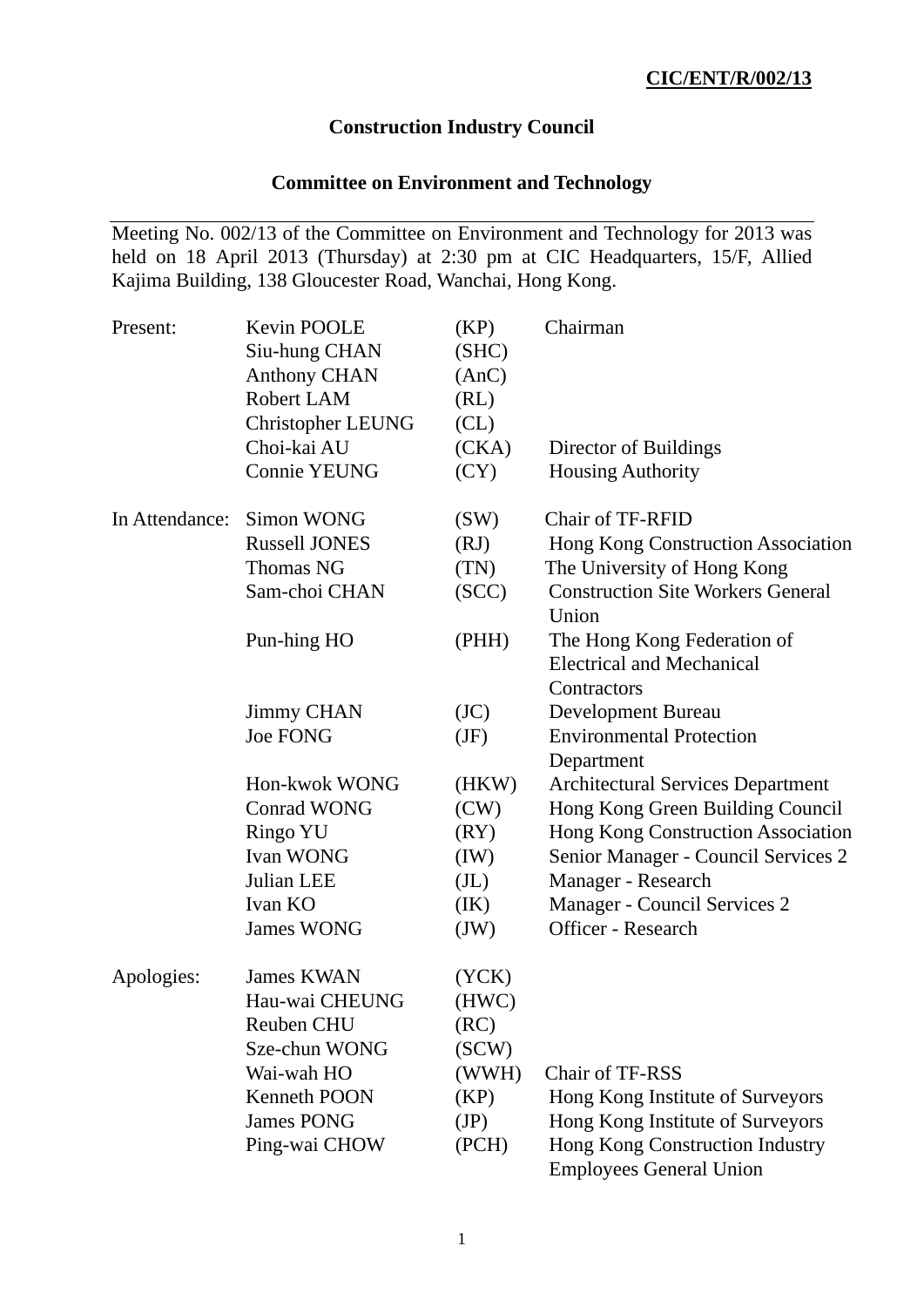### **PROGRESS REPORT**

#### **Action**

## 2.1 **Introduction and Confirmation of the Progress Report of the Previous Meeting**

Mr. Kevin POOLE was nominated by the Council as Chairman of the Committee of Environment and Technology due to resignation of Mr. YU Wai-wai, the immediate past Chairman, from the Chairmanship. Chairman thanked for Mr. YU's great effort and contribution to the Committee.

Chairman welcomed the following new Members to join the Committee:

- i. Mr. Anthony CHAN
- ii. Prof. WONG Sze-chun
- iii. Ir Reuben CHU
- iv. Mr. Robert LAM

Members took note of Paper CIC/ENT/R/001/13 and confirmed the progress report of the last meeting held on Thursday, 17 January 2013 at CIC Headquarters, 15/F, Allied Kajima Building, 138 Gloucester Road, Wanchai, Hong Kong.

#### 2.2 **Matters Arising from the Previous Meeting**

### 2.2.1 **Construction Product Certification**

(Item 1.2.2 of the Previous Progress Report)

This agenda item would be discussed at the next Com-ENT meeting in view of numbers of agenda items in this Com-ENT meeting.

# 2.2.2 **Research on River Sand Substitutes for Concrete Production and Cement Sand Mortar Production (Phase One)**

(Item 1.3 of the Previous Progress Report)

The Council has approved the Study Report and agreed to publish the Study Report. The Report was available in the CIC's website for download.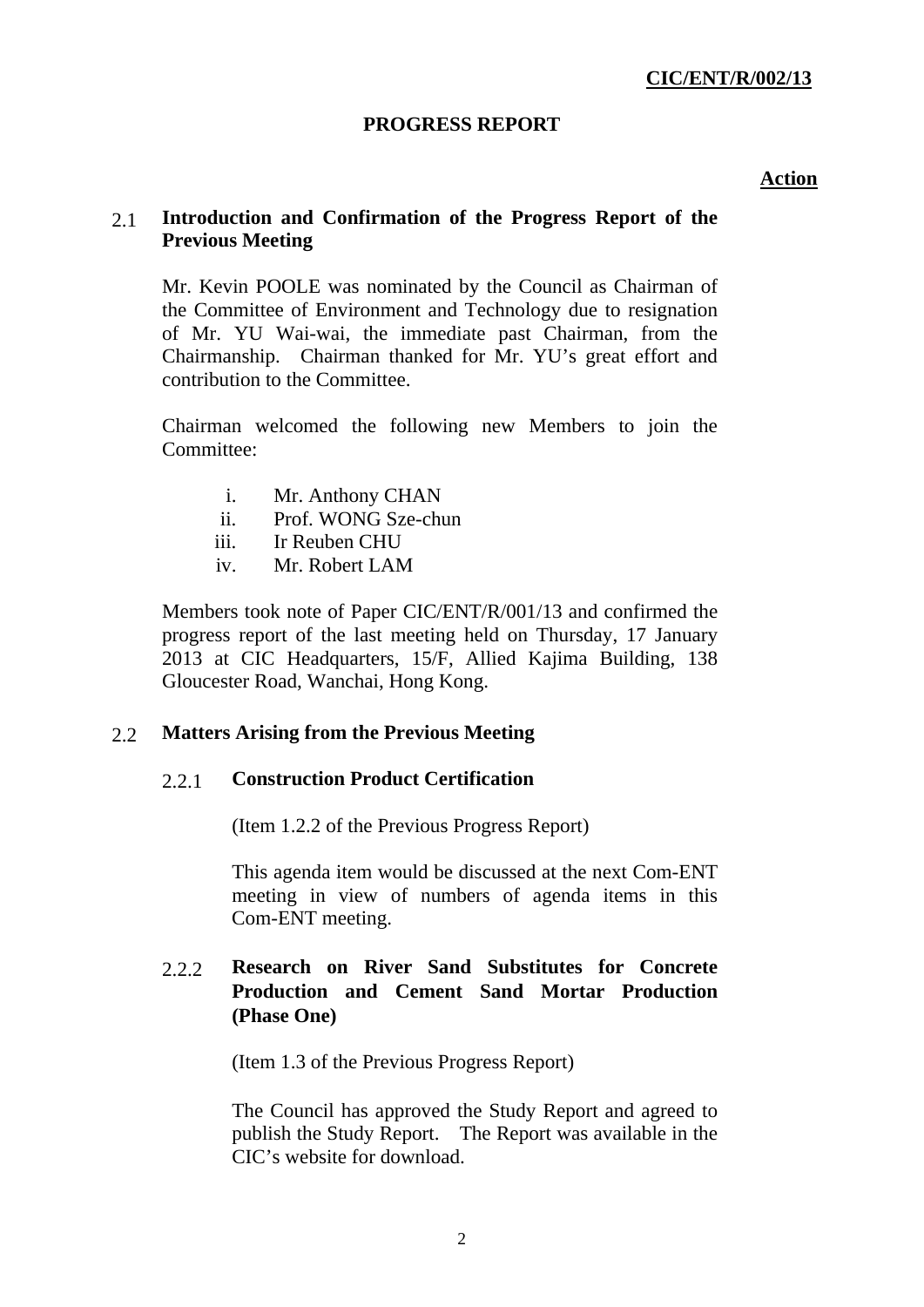# 2.2.3 **Research on River Sand Substitutes for Concrete Production and Cement Sand Mortar Production (Phase Two)**

(Item 1.3 of the Previous Progress Report)

The matter was covered by the agenda item 2.5.

#### 2.2.4 **Carbon Labelling Scheme Implementation Proposal**

(Item 1.4 of the Previous Progress Report)

The matter was covered by the agenda item 2.6.

### 2.2.5 **Working Group on Strategic Implementation of Prefabrication and Modular Construction (Phase One)**

(Item 1.8 of the Previous Progress Report)

The Council has approved the Study Report and the Study Report was for internal reference only.

# 2.2.6 **Strategic Implementation of Prefabrication and Modular Construction (Phase Two)**

(Item 1.9 of the Previous Progress Report)

The matter was covered by the agenda item 2.8.

#### 2.2.7 **Report of The Hong Kong Construction Association – Hong Kong's Construction Industry Vision 2020**

(Item 1.10 of the Previous Progress Report)

The matter was covered by the agenda item 2.4.

## 2.3 **Report of the Hong Kong Construction Association – Hong Kong's Construction Industry Vision 2020**

Members took note of Papers CIC/ENT/P/010/13.

*[Mr. Ringo YU joined at this juncture.]*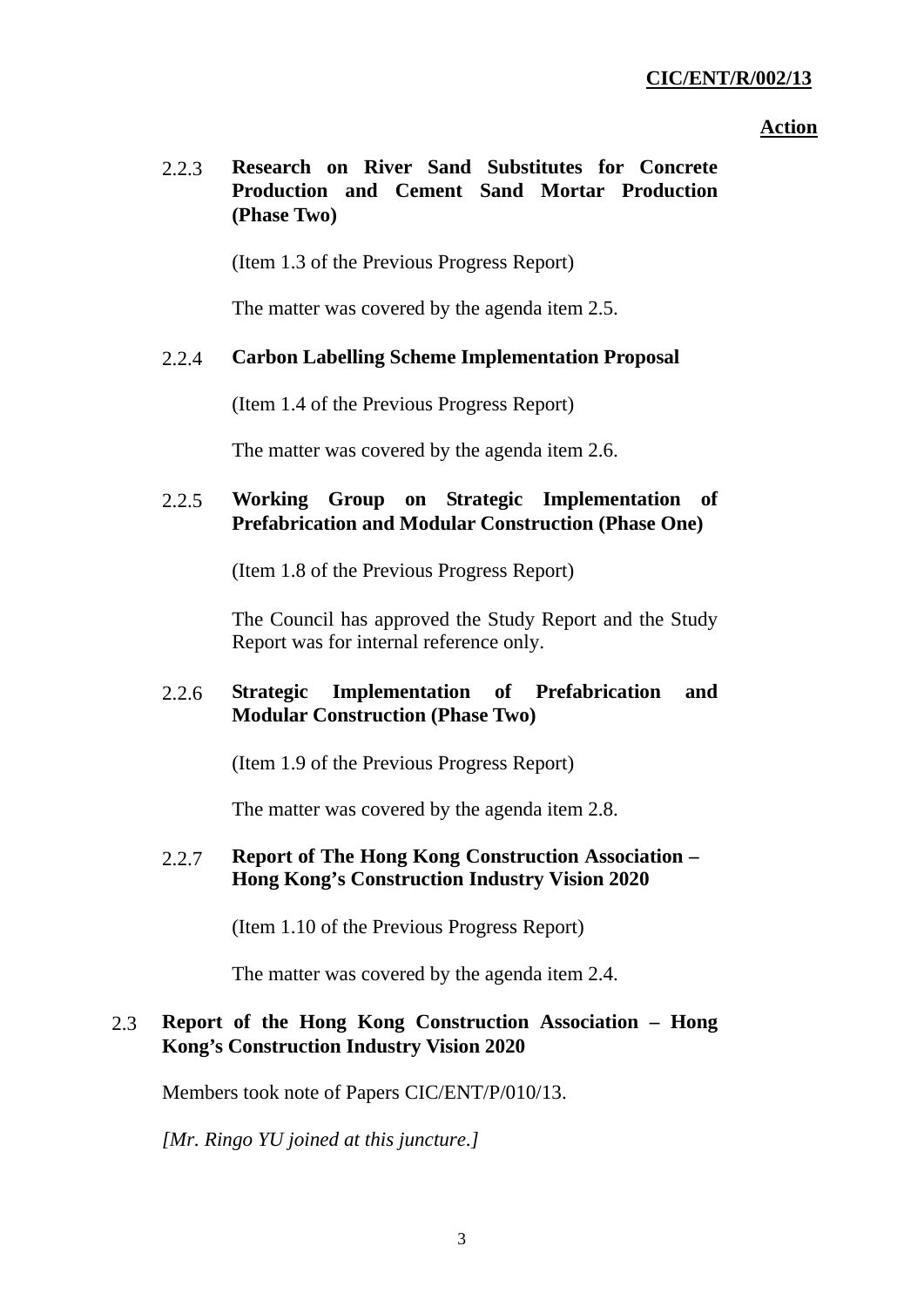#### **Action**

The Secretariat briefed Members that Strategic Planning and Steering Committee of the CIC requested the relevant committees to review the respective items in the HKCA's Vision 2020 and to consider if the CIC could take forward those suggestions in the report.

Mr. Ringo YU represented Environment Committee of Hong Kong Construction Association (HKCA) to deliver the presentation on the section of Environment and Natural Resources of the HKCA's report of Hong Kong's Construction Industry Vision 2020 (the Report) as follows:

- 1. The Report intended to offer a roadmap for the construction industry and this section of Environment and Natural Resources mainly focused on two areas:
	- (a) Preserving the environment and reducing energy resources.
	- (b) Improving energy efficiency by encouraging and rewarding innovation.
- 2. Mr. YU presented the recommendations and targets proposed in the Report relating to the following two aspects:
	- (a) Carbon, Clean Air and Energy Saving.
	- (b) Waste Management.

After much deliberation, Members' major views were summarised as follows:

- 1. The report was a good start to set out initiatives and benchmark for Hong Kong construction industry. Members took note that the CIC is taking similar actions as the initiatives proposed in the Report in general.
- 2. Construction Innovation, frontline welfare and health care, recycling of construction materials, reduction of the use and recycling of natural resources could be included in the Report.
- 3. HKCA expressed that the targets set forth was a matter of wishes and no vigorous analysis had been conducted in relation to the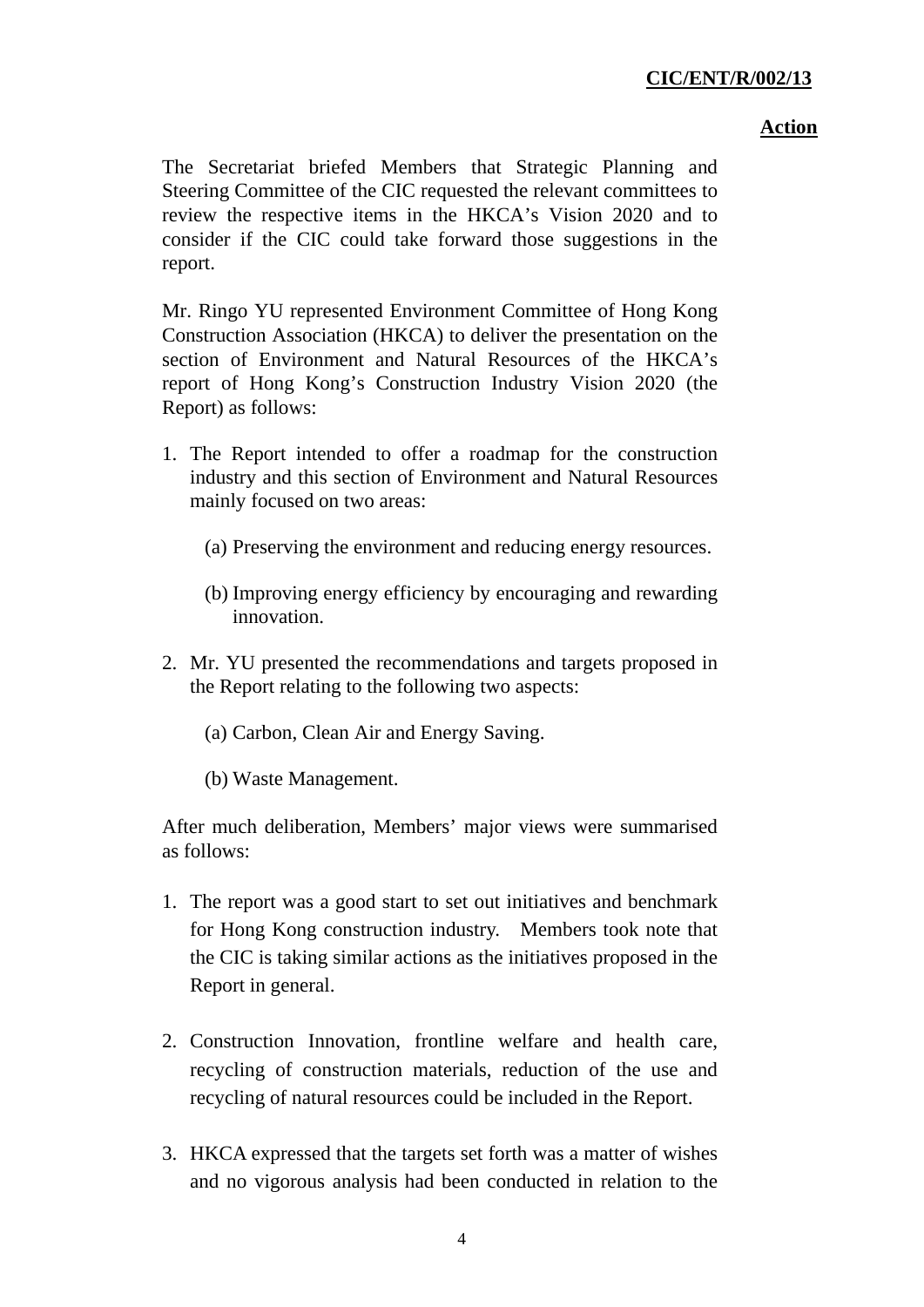achievability of the targets set out in the Report.

- 4. HKCA advised that, unless specified otherwise, the baseline of the targets would generally base on the figures of the current year.
- 5. No additional items were suggested by Com-ENT with respect to the proposed initiatives stated in the Report.

*[Mr. Ringo YU left at this juncture.]* 

# 2.4 **Research on River Sand Substitutes for Concrete Production and Cement Sand Mortar Production (Phase Two)**

Members took note of Paper CIC/ENT/P/011/13.

*[Declaration of Conflict of Interest: Prof. Thomas NG declared that he is working for HKU while this tender proposal was submitted by HKU. Chairman advised that this tender is single tender submission and the discussion did not involve selection of tenderer; such that, Prof. NG was invited to stay in the meeting.]* 

The Secretariat recapped that in order to expedite the study process and to maintain continuity between the Phase One Study and the Phase Two Study, the Council agreed in principle to go for single tender of the Phase Two Study subject to the recommendation of the Com-ENT. Professor Albert KWAN of The University of Hong Kong (HKU) was then invited to submit a proposal.

The proposed objectives for the Phase Two Study were:

- a. To draft a local construction standard on aggregates for mortar based on existing standards in Europe, UK and China;
- b. To study the effects of fines content on concrete to determine the optimum and allowable fines contents so as to draft general guidelines for fine aggregate for concrete;
- c. To study the effects of fines content on various types of mortar to determine the optimum and allowable fines contents so as to draft a set of specifications for aggregate for different types of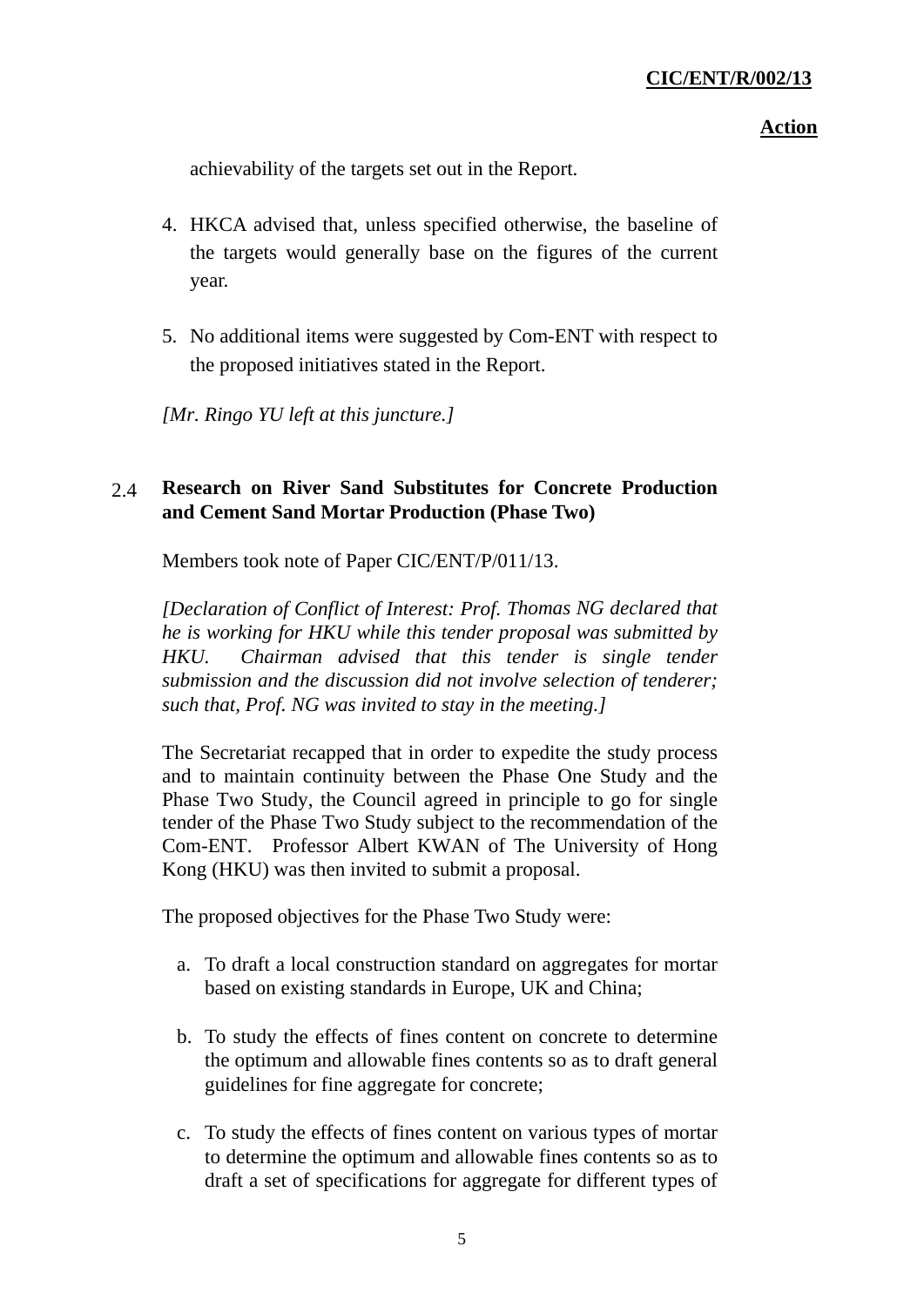#### **Action**

mortar and a set of requirements for classification of manufactured sand;

- d. To study the feasibility of crushing and processing waste glass for recycling as aggregate for mortar; and
- e. To study the feasibility of crushing and processing old concrete for recycling as aggregate for concrete and mortar.

It was recommended to commission HKU to conduct the Phase Two Study through single tender in view of:

- a. There was growing concern over limited supply of river sand from the Mainland and hence, it is necessary to expedite the research process;
- b. To maintain continuity between the Phase One Study and the Phase Two Study;
- c. Professor Albert KWAN of HKU had demonstrated an in-depth knowledge in river sand substitutes and his recommendations in the Phase One Study are well-recognised by Members;
- d. HKU's proposed cost for the 12 months' consultancy service was reasonable compared with the CIC's prior research / consultancy studies.

Members endorsed on:

- a. the Phase Two Research Proposal;
- b. the commissioning of HKU to conduct the Phase Two Research through single tender; and
- c. the proposed budget as stipulated in the discussion paper.

# 2.5 **Carbon Labelling Scheme Implementation Proposal**

Members took note of Paper CIC/ENT/P/012/13.

*[Mr. Conrad WONG joined at this juncture.]* 

*[Declaration of Conflict of Interest: Prof. Thomas NG declared that*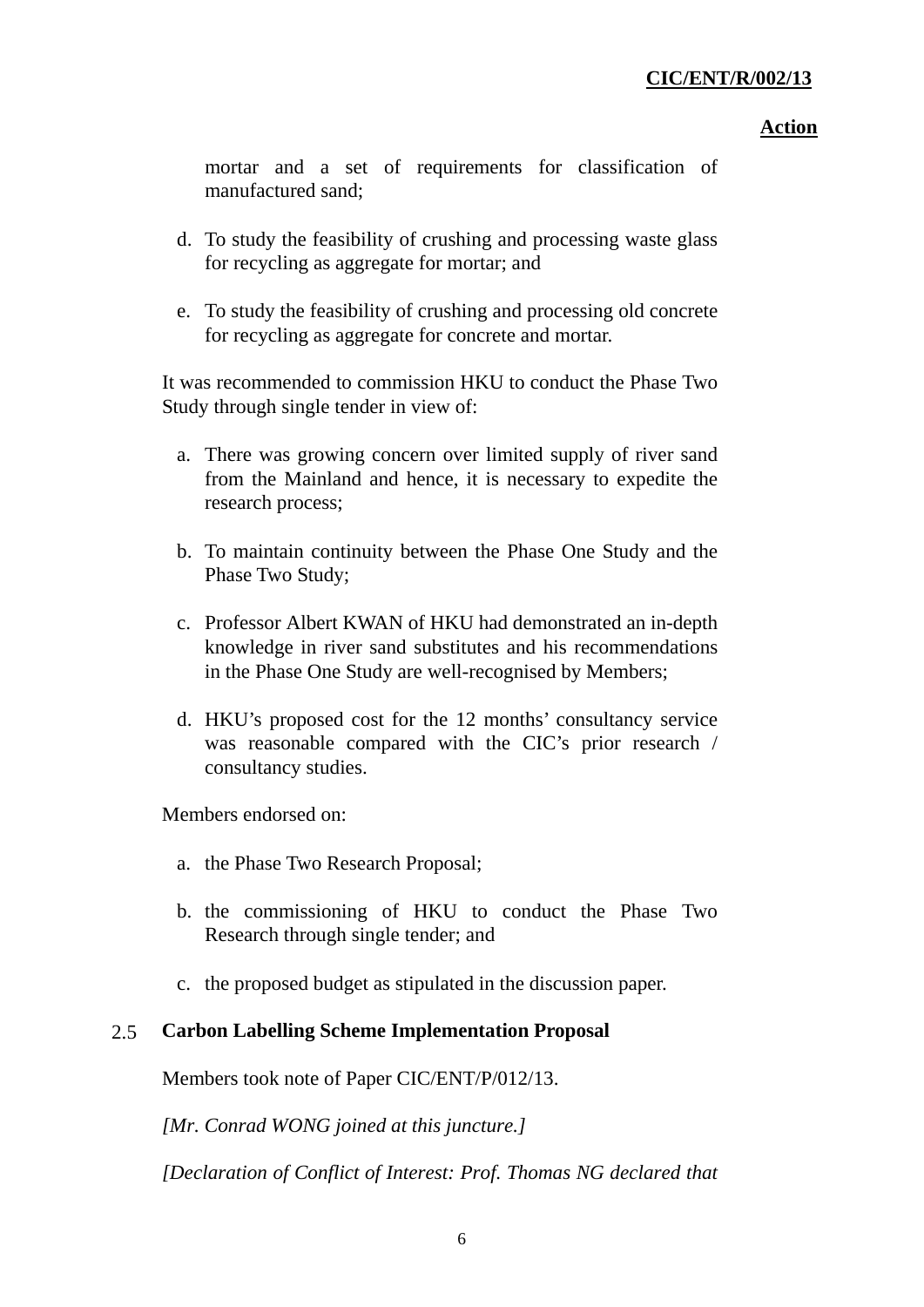#### **Action**

*he is working for HKU while HKU is one of the participating organisations mentioned in the proposal. Chairman invited Prof. NG to stay in the meeting in order to better explain the proposal.]* 

Mr. Conrad WONG, Chairman of Hong Kong Green Building Council (HKGBC), and Prof. Thomas NG of The University of Hong Kong (HKU) explained the implementation proposal as follows.

- 1. The proposed implementation scheme would be executed by the concerted efforts of the CIC, HKGBC, Hong Kong Accreditation Service and the University of Hong Kong;
- 2. The proposed scheme consisted of training, auditing and certification processes;
- 3. The CIC's Carbon Labelling Scheme was proposed to integrate with HKGBC's Green Building Product Labelling Scheme and Hong Kong BEAM Plus.

Mr. WONG elaborated that the CIC and HKGBC would launch "Carbon Label" and "Green Product Label" respectively.

Some Members still concerned that the industry practitioners may be confused by these two schemes operating by two organisations because the nature of the certification was quite similar. Mr. WONG and the Secretariat explained that it was proposed to commence this implementation scheme in third quarter of 2013. The issuance of both labels by one organisation may result in lengthy discussion over the intelligence property rights which would severely delay the launch time.

After much deliberation, Members endorsed the implementation proposal and recommended the Secretariat to keep track on the industry's feedback on the implementation scheme.

*[Mr. Conrad WONG left at this juncture.]* 

## 2.6 **Hong Kong Construction Industry Performance Report for 2001 - 2011**

Members took note of Paper CIC/ENT/P/013/13.

As directed by the Com-ENT to have independent check on the KPI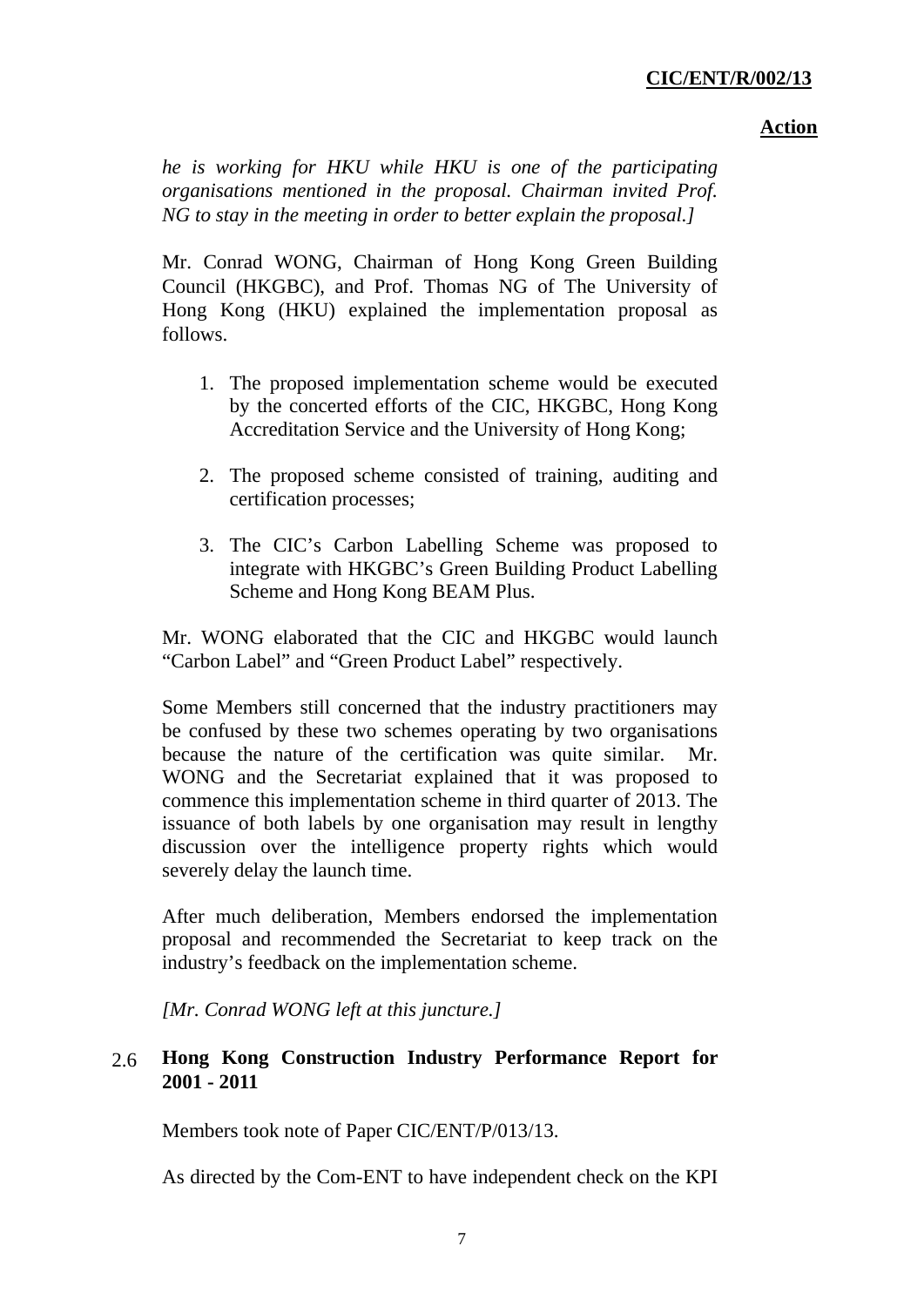worked out by the Secretariat, Rider Levett Bucknall (RLB) Limited had been engaged to verify the calculation of the KPI.

The Secretariat advised that the report vetted by RLB would be available in the CIC's website for public access. In this report, construction industry performance in terms of productivity, health & safety and manpower over the last 11 years (2001  $\sim$  2011) was presented.

With Members' comments on a few terminologies, the Secretariat would update the reports accordingly.

## 2.7 **Strategic Implementation of Prefabrication and Modular Construction (Phase Two)**

Members took note of Paper CIC/ENT/P/014/13.

Following the opinions set out in the Phase One Study Report, in the last Com-ENT meeting, the Com-ENT decided to carry out in-depth studies in the four key areas:

- a) Manpower any manpower saving, impact on existing labour market, and effectiveness of attracting new bloods to join the industry;
- b) Local Yard study on the requirements of establishing a prefabrication yard in Hong Kong and its competitiveness over the same in Mainland;
- c) Type opportunities to widen the scope of adoption in other types of building components and their alternative technical solutions on vertical positioning such as less reliance on tower crane;
- d) Scope opportunities to adopt precast construction of structural building elements.

Further studies were proposed to be conducted in two phases:

- a) The study objective of Phase Two includes:
	- i. To study the feasibility of establishing prefabrication yard in Hong Kong and the criteria of its establishment;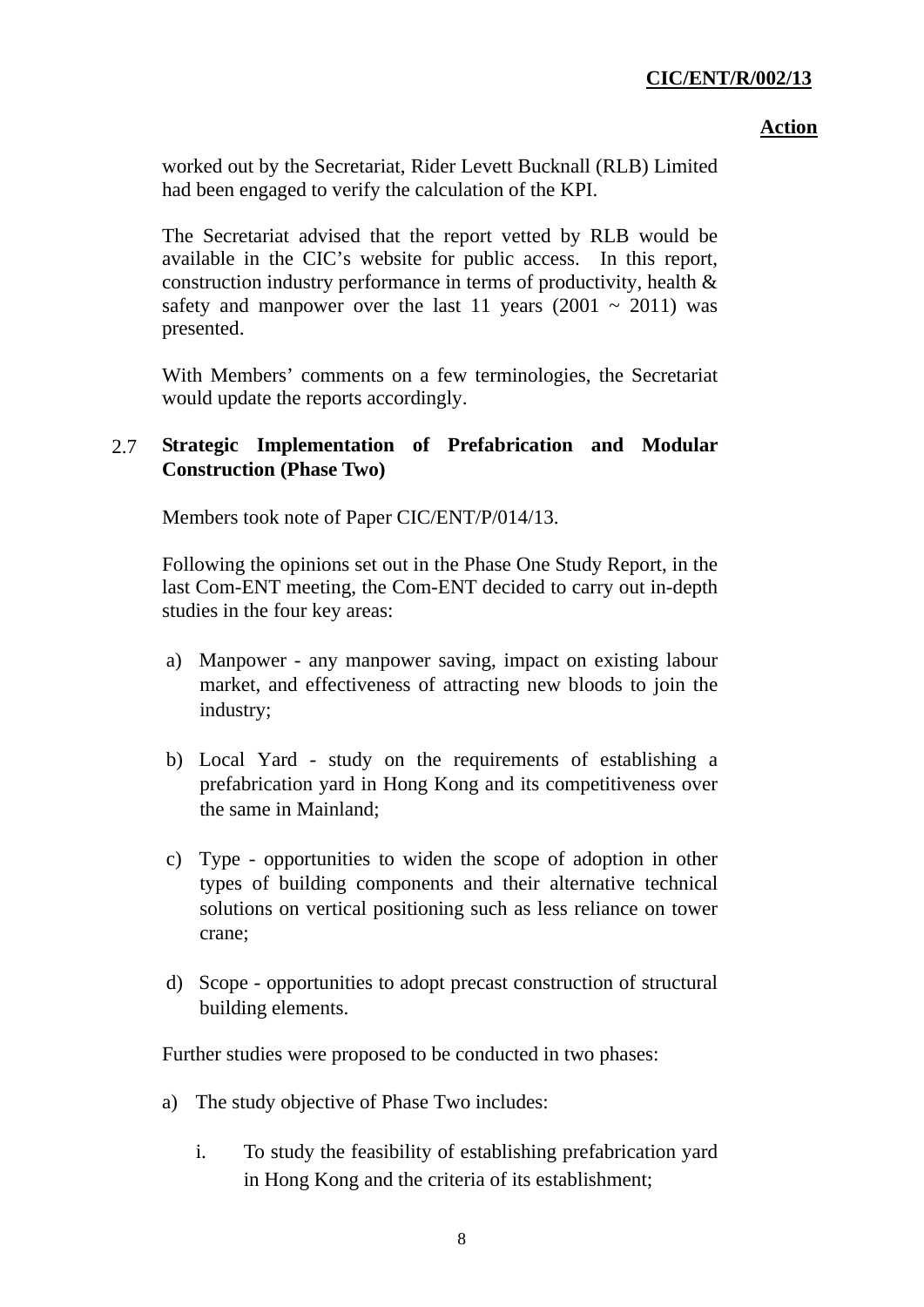#### **Action**

- ii. To study the opportunities to improve construction manpower situation through wider adoption of prefabrication construction by establishing prefabrication yard in Hong Kong.
- b) The study objective of Phase Three includes:
	- i. To explore new prefabricated elements and opportunities for prefabrication, and to revisit the adoption of prefabrication to components commonly constructed in-situ at construction site.
	- ii. To explore new technical solutions on vertical positioning of prefabricated elements such as less reliance on tower crane during positioning at construction site.

After much deliberation, in view of some new Members participated in the Com-ENT for the first time and did not fully understand the rationale of the recommendations in the Phase One Study Report and the decision on the scope of further studies at the last Com-ENT meeting. As such, Chairman suggested the Secretariat briefing on the Phase One Study Report and the conclusion made at the last Com-ENT meeting, and further discussing this matter at the next meeting.

**CIC Secretariat** 

# 2.8 **Local Construction Standard - Migration from British Standards to Eurocodes**

Members took note of Paper CIC/ENT/P/015/13.

The Secretariat recapped that some of the British Standards relating to structural design were withdrawn in March 2010. The migration to Eurocodes is being undergone. The full adoption of Eurocodes in the design of civil engineering structures is targeted at 2015. Accordingly, DevB invited the CIC to comment on the following extracts of the updated/ new parts of design guiding documents:

- Structures Design Manual for Highways and Railways (by Highways Department)
- Stormwater Drainage Manual (by Drainage Services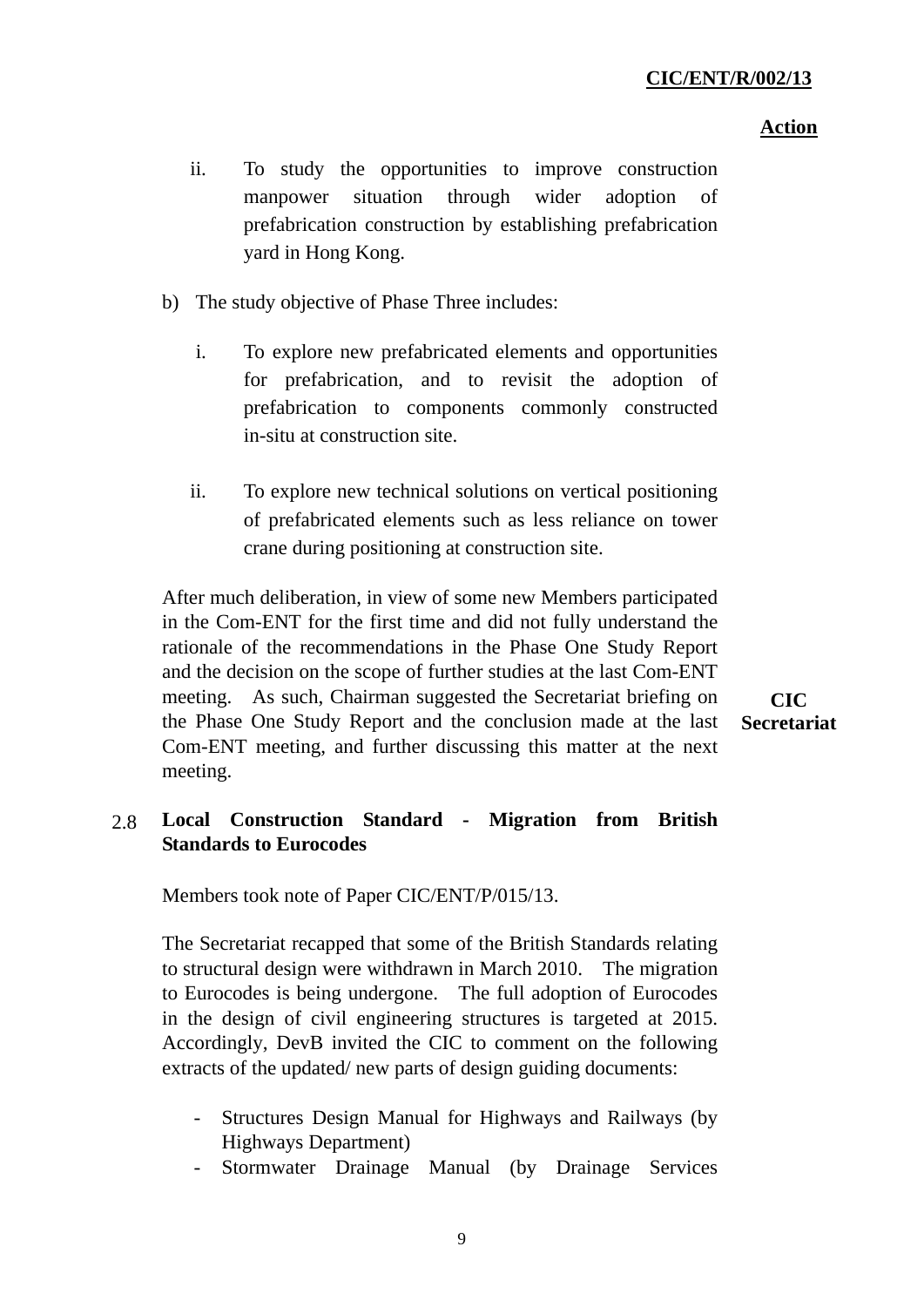Department)

- Sewerage Manual (by Drainage Services Department)
- Civil Engineering Design Manual (by Water Supply Department)
- Guidelines for Structural Design of Slope Works (by Civil Engineering and Development Department)

DevB explained that these design guiding documents were drafted in accordance with the Eurocodes, whereas the major changes were updates made to the parameters and material properties.

The aforesaid design guiding documents on Eurocodes were circulated to Members on 1st March 2013 through email and no comment was received before and during the meeting.

# 2.9 **Working Group on Roadmap for BIM Implementation**

Members took note of Paper CIC/ENT/P/016/13, Paper CIC/ENT/P/017/13, Paper CIC/ENT/P/018/13

The Secretariat prepared a draft report including the topics of driving force and challenges for the adoption, benefits, strategic implementation roadmap, and suggested 8 key areas of initiatives. Working Group Members generally viewed the draft report well-documented and comprehensive. Some revision was necessary in relation to the additional comments made by Working Group Members. The revised draft report would then be circulated to Working Group Members for their further comment soon.

The Working Group was finalising the roadmap for BIM implementation in which two of the key actions were:

- a. Set up a new task group to work out industry standard/ specification/ common practice/ reference document to let the industry to follow;
- b. To promote BIM to industry stakeholders who are observers or beginners for the adoption of BIM.

Members suggested extending the Working Group membership by inviting the following organisations to participate the Working Group: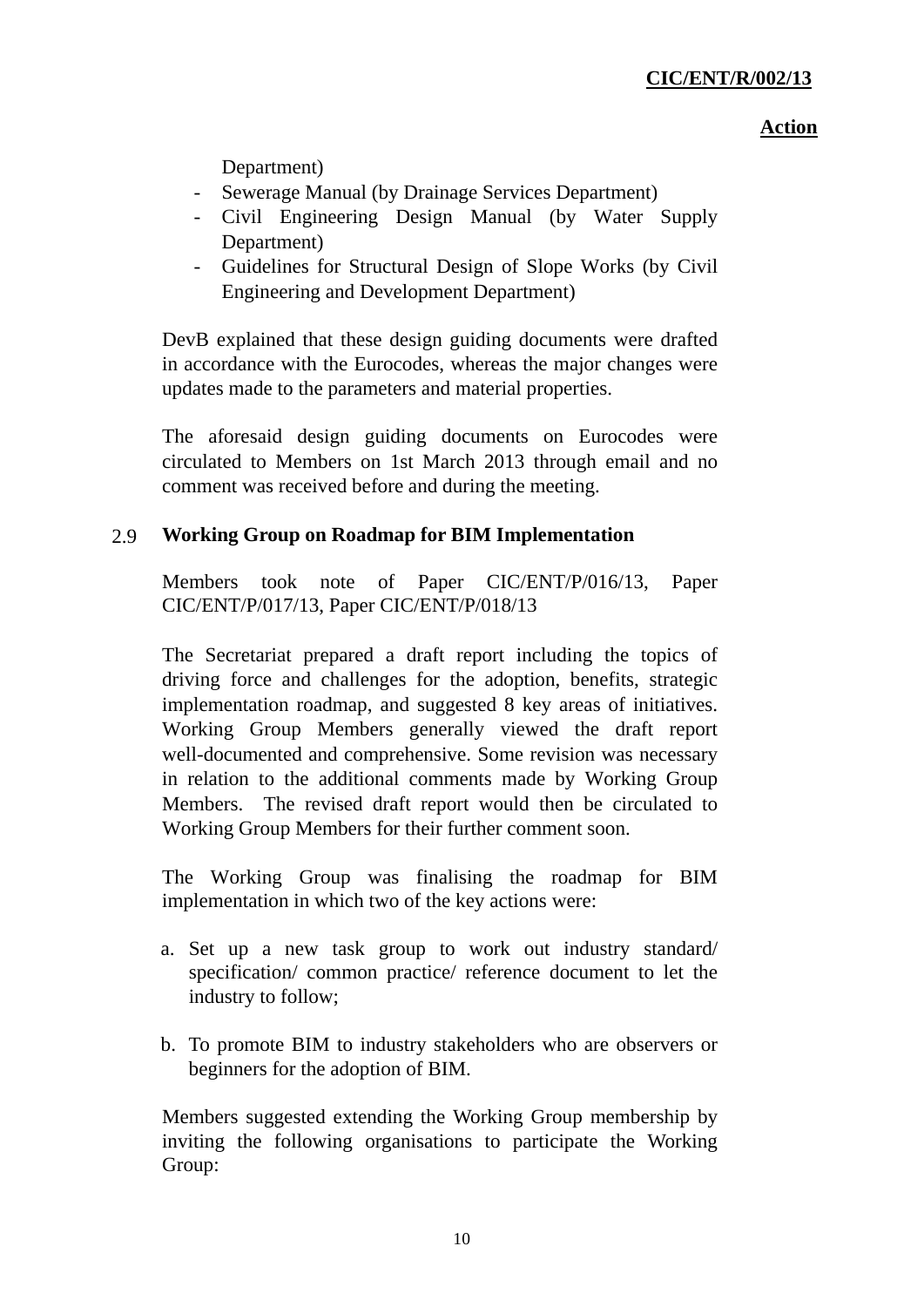- 1. Development Bureau
- 2. The Hong Kong Federation of Electrical and Mechanical **Contractors**
- 3. Hong Kong General Building Contractors Association

With respect to Action (a) above, a new task group has been formed and the first meeting has been held on 17 April 2013.

With respect to Action (b) above, it was proposed to have a new publication as set out in Paper CIC/ENT/P/018/13 to disseminate the news about BIM and to promote BIM, as well as the updated working progress of the CIC on BIM.

Members endorsed the proposed publication subject to the following amendments:

# **CIC Secretariat**

- 1. Change the publication name from "Call to Action" to "Fact Sheet".
- 2. Carry out copy-writing before publishing.

# 2.10 **Task Force on Schematic Design for Application for RFID, GPS and Sensor Technology in Monitoring the Movement of Construction Waste**

Members took note of Paper CIC/ENT/P/019/13.

Through the first Task Force meeting and subsequent small group discussions, the industry's views and needs were ascertained. Members agreed that the focus of this Task Force should be "how" these readily available technologies to be adopted easily by the construction industry. As such, the following outputs of the Task Force were expected:

- a. Set out the scope of application of the solution;
- b. Produce solution prototype and conduct trial on construction site;
- c. Prepare guideline/ reference document/ single specification of the solution and its implementation.

Trials on solution prototype would be carried out in Hong Kong